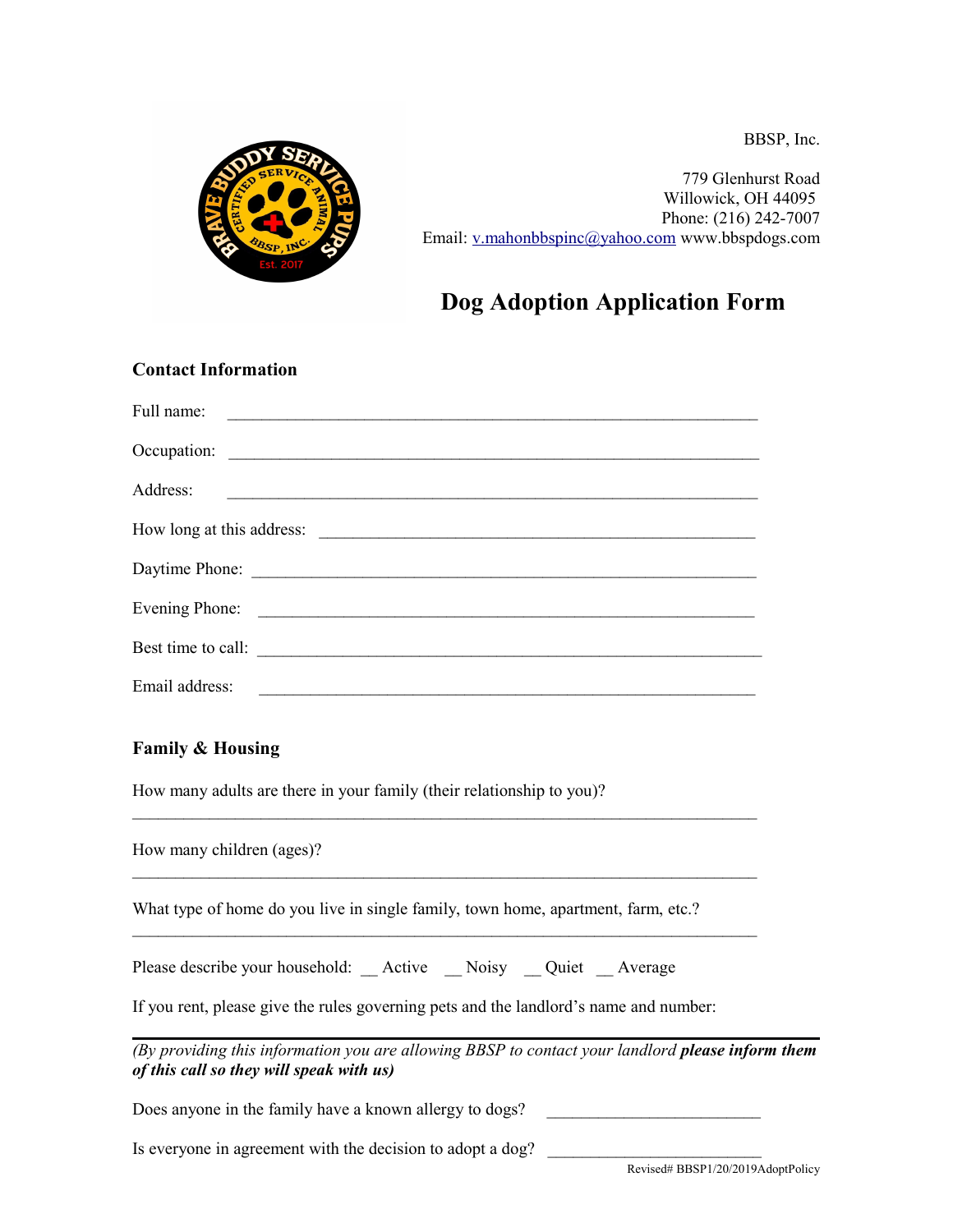| Do you have time to provide adequate love and attention?                                                                                                             |  |
|----------------------------------------------------------------------------------------------------------------------------------------------------------------------|--|
| <b>Other Pets</b>                                                                                                                                                    |  |
| What other pets do you have (specify type and number)?                                                                                                               |  |
|                                                                                                                                                                      |  |
|                                                                                                                                                                      |  |
| Have you every surrendered a pet? If so, why?                                                                                                                        |  |
| Have you ever had a pet euthanized? If so, why?                                                                                                                      |  |
| Have you ever lost a pet to an accident?                                                                                                                             |  |
| How do you discipline your pets and why?                                                                                                                             |  |
| Veterinarian                                                                                                                                                         |  |
| Do you have a regular veterinarian? __ Yes __ No                                                                                                                     |  |
| Veterinarian's name:                                                                                                                                                 |  |
| Clinic Name:                                                                                                                                                         |  |
| Clinic Address:                                                                                                                                                      |  |
| Clinic Phone:                                                                                                                                                        |  |
| (Providing BBSP with this information you are allowing BBSP to call your vet. Please call your<br>vet and ask them to authorize the release of information to BBSP.) |  |
| <b>About the Dog You Wish to Adopt</b>                                                                                                                               |  |
| What is your idea of an ideal dog and why?                                                                                                                           |  |
|                                                                                                                                                                      |  |
| Desired breed:                                                                                                                                                       |  |
| Revised# BBSP1/20/2019AdoptPolicy                                                                                                                                    |  |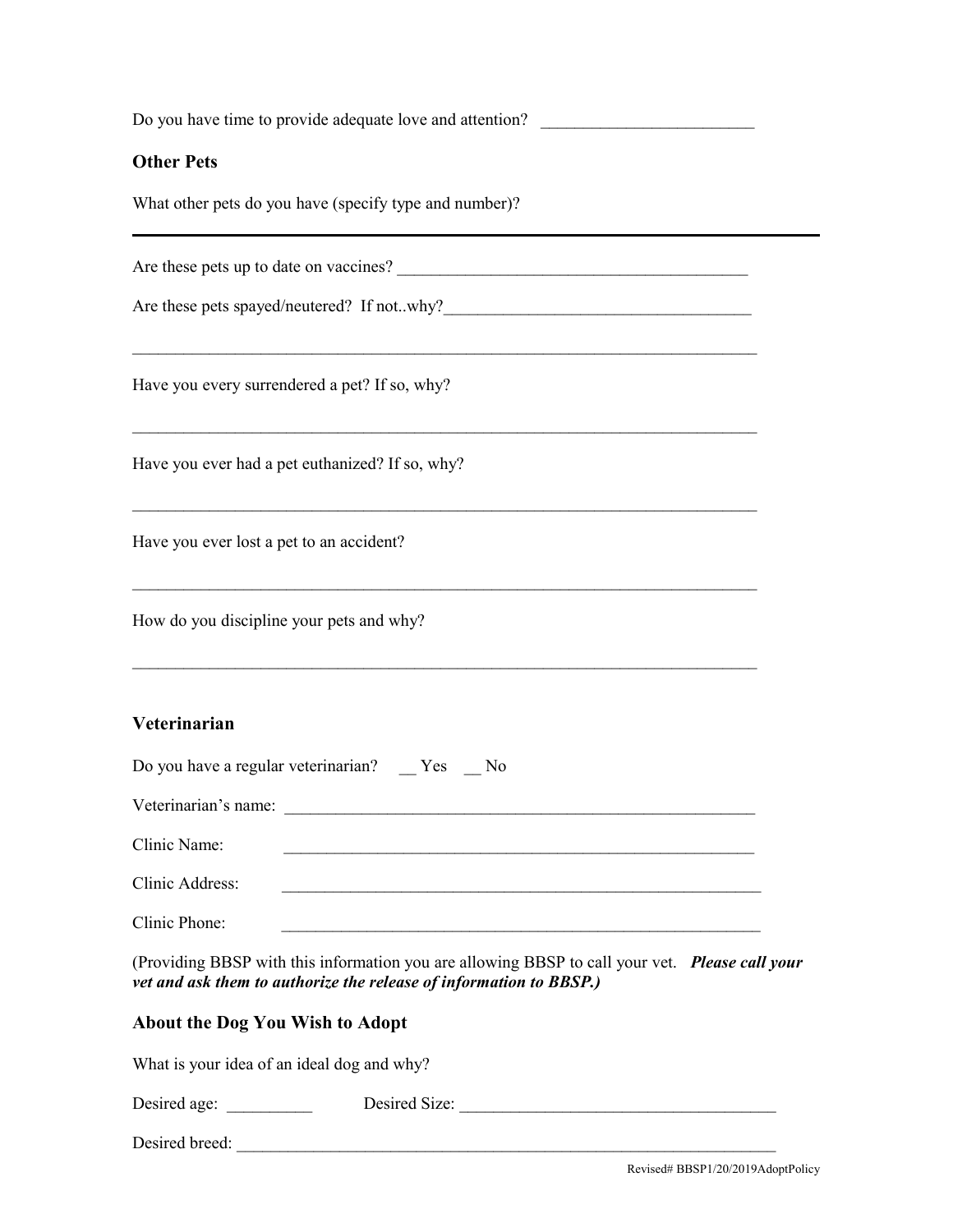| Breed you would not adopt:                                                                                                                                                                                         |  |  |
|--------------------------------------------------------------------------------------------------------------------------------------------------------------------------------------------------------------------|--|--|
| Desired sex: Spayed Female Neutered Male No preference                                                                                                                                                             |  |  |
| Willing to adopt:<br>$\_\_$ outgoing/hyper dog<br>shy dog<br>$\frac{1}{\sqrt{2\pi}}$ dog that needs regular medication $\frac{1}{\sqrt{2\pi}}$ dog that needs training<br>dog that needs grooming<br>None of these |  |  |
| Where will the dog spend the day? ( <i>describe</i> )                                                                                                                                                              |  |  |
| Where will the dog spend the night? ( <i>describe</i> )                                                                                                                                                            |  |  |
| Number of hours (average) dog will spend alone? _________________________________                                                                                                                                  |  |  |
|                                                                                                                                                                                                                    |  |  |
| Who will have financial responsibility for this dog? ____________________________                                                                                                                                  |  |  |
| Do you agree to provide regular health care by a Licensed Veterinarian? Yes No                                                                                                                                     |  |  |
| Do you agree to keep the dog as an indoor dog? Yes No                                                                                                                                                              |  |  |
| When the dog goes out, how do you plan to supervise it? Fenced yard?                                                                                                                                               |  |  |
| Are you willing to let a representative of BBSP visit your home by appointment?<br>$Yes$ No                                                                                                                        |  |  |
|                                                                                                                                                                                                                    |  |  |
| Would you be interested in fostering? __Yes __No __Would like to know more                                                                                                                                         |  |  |